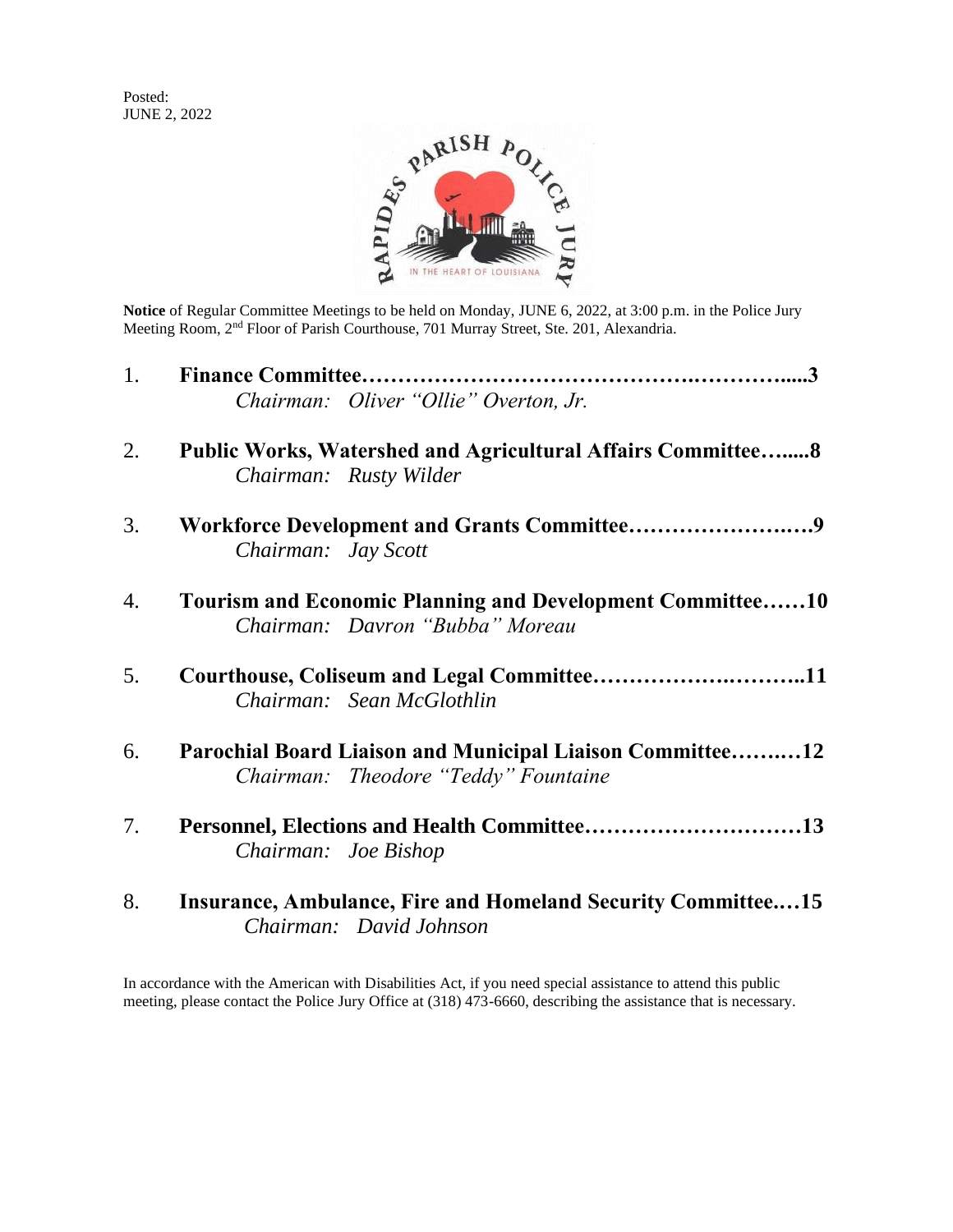# CALL TO ORDER RAPIDES PARISH POLICE JURY STANDING COMMITTEE'S JUNE 6, 2022

# WELCOME

# ROLL CALL

# IF THERE IS ANY PUBLIC COMMENT ON ANY AGENDA ITEM IN THE FOLLOWING COMMITTEE'S, PLEASE STAND TO BE RECOGNIZED ON THAT ITEM

Recognize and present plaques to the Buckeye Lady Panthers Softball Team for winning the 2022 3A State Championship.

Recognize and present plaques to the Buckeye Lady Panthers Track & Field Team for winning the 2022 District Championship.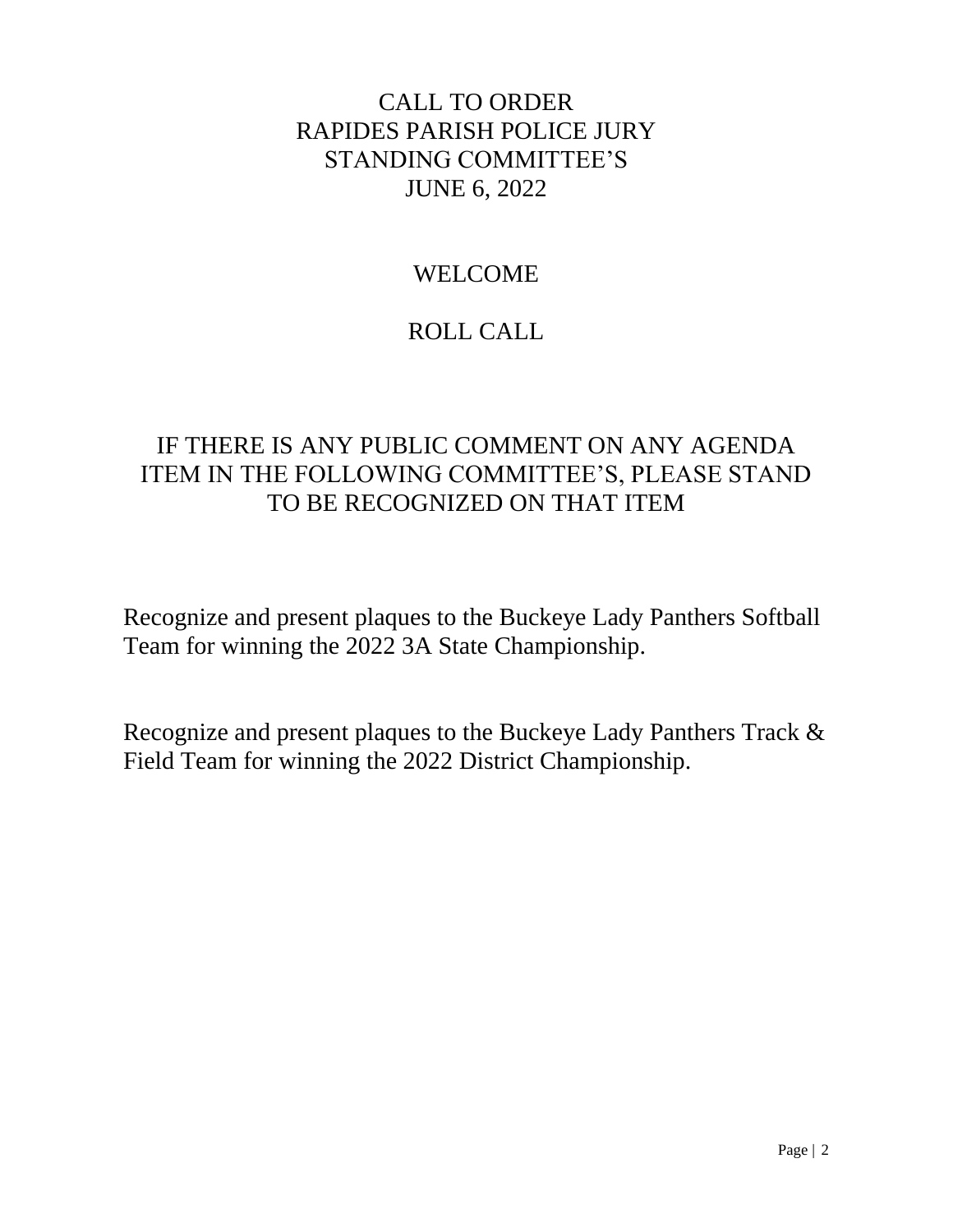## FINANCE COMMITTEE JUNE 6, 2022 OLIVER "OLLIE" OVERTON, JR., CHAIRMAN

- 1. Public comment on any agenda item upon which a vote is to be taken.
- 2. Treasurer's Report.
- 3. Motion to open public auction and record Ordinance of Sale for the following Abandoned/Adjudicated Properties:

| <b>TAX DEBTOR</b>            | <b>DESCRIPTION</b>                                                                                                                                                                  |
|------------------------------|-------------------------------------------------------------------------------------------------------------------------------------------------------------------------------------|
| Alice Hammond                | 0.4166 Acres in Section Eighteen (18),<br>T5N-R2W                                                                                                                                   |
|                              | Bearing no municipal address of:                                                                                                                                                    |
|                              | Old Boyce Road, Boyce                                                                                                                                                               |
| Anna Pearl Johnson Ryan      | Part Lot Four (4), Square Two (2),<br>Woodside Subdivision; Fifty (50) feet on<br>Tulane Avenue, less Five (5) feet sold<br>City of Alexandria<br>Bearing the municipal address of: |
|                              | 3612 Tulane Avenue, Alexandria                                                                                                                                                      |
| Lewis P Johnson Estate et al | Lot Eight $(8)$ , Block Twelve $(12)$ ,<br><b>Airview Terrace</b>                                                                                                                   |
|                              | Bearing the municipal address of:<br>5010 Chestnut Drive, Alexandria                                                                                                                |
| Eli Tanya Calderon           | One-Half $(1/2)$ , Lot Three $(3)$ , Square<br>Thirty-Two (32), S. A. L. Company<br>Addition                                                                                        |
|                              | Bearing the municipal address of:<br>2215 Houston Street, Alexandria                                                                                                                |
| (Mr. Overton)                |                                                                                                                                                                                     |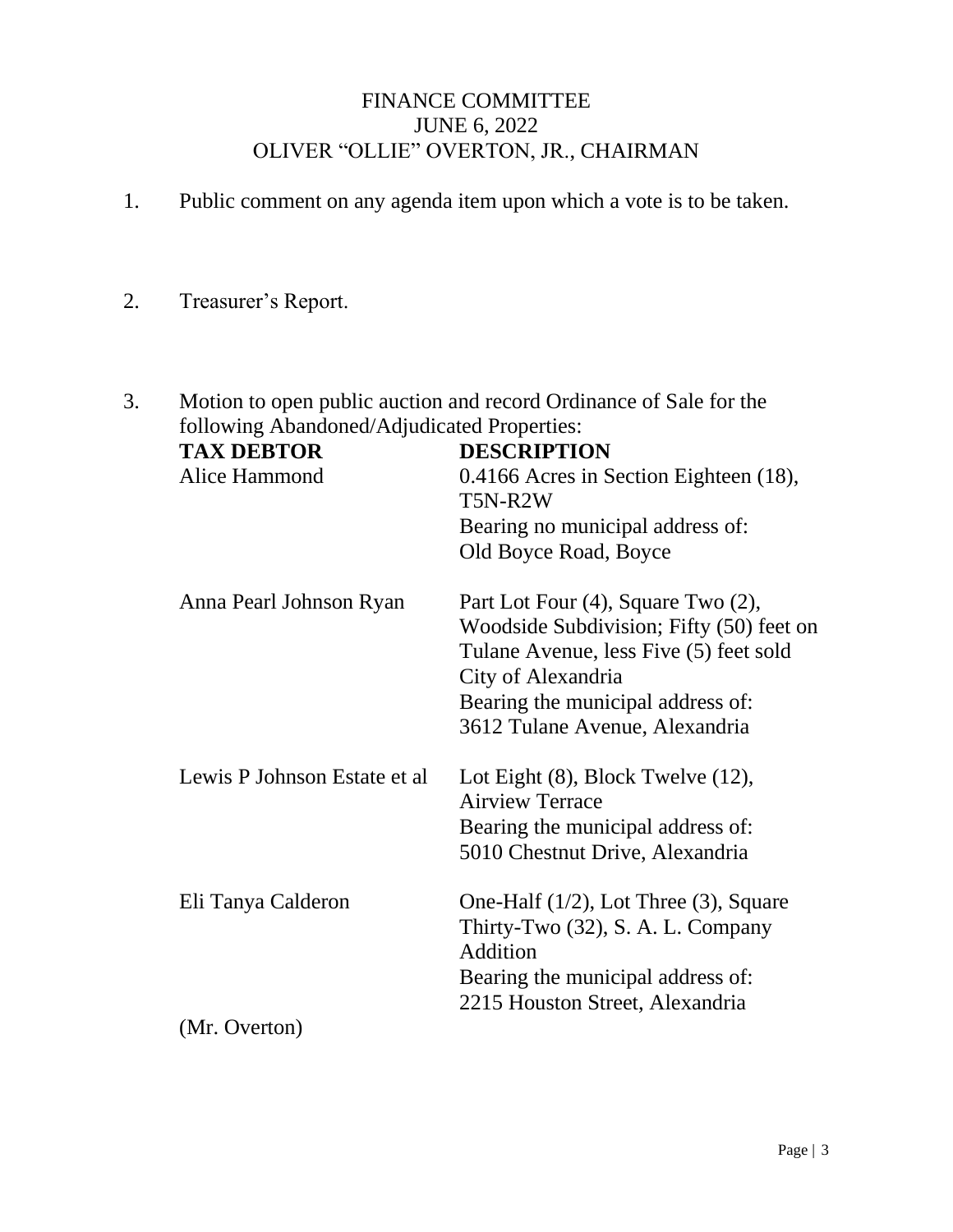- 4. Motion to approve the purchase of a Sutphen Fire Truck, off State Contract No. 4400012266, for Rapides Parish Fire District No. 3, for \$683,844.24 and secure financing and authorize President to sign all necessary documents, as requested by the Alpine Volunteer Fire Department Board. (Mr. Moreau)
- 5. Motion of Intent to sell for the following Abandoned/Adjudicated Properties:

| <b>TAX DEBTOR</b>                                  | <b>DESCRIPTION</b>                                                                                                                                                                                  |
|----------------------------------------------------|-----------------------------------------------------------------------------------------------------------------------------------------------------------------------------------------------------|
| Mississippi Land Co., Inc.<br>C/O James A. Goodman | Lot Nine $(9)$ , Square Six $(6)$ Gordon<br>Addition<br>Parcel ID No. 2403803520003101<br><b>Assessment No. 5010385040</b><br>Bearing the municipal address of:<br>2 Gordon Avenue, Alexandria      |
| Mary H. Blade                                      | Lot Eighty-Seven (87), Acadian Village<br>Parcel ID No. 0400100070007501<br>Assessment No. 4010117350<br>Bearing the municipal address of:<br>231 Charles Edward Court, Alexandria                  |
| <b>Bakies Properties, LLC</b>                      | Lot Ten (10), Pisciotta Subdivision<br>Parcel ID No. 2400107550001001<br><b>Assessment No. 5010779200</b><br>Bearing the municipal address of:<br>419 Ann Street, Alexandria                        |
| Matt's Janitorial Service, Inc.                    | Lot Four (4), Square E, Broadway<br>Subdivision #2<br>Parcel ID No. 2400501310008901<br><b>Assessment No. 5010922403</b><br>Bearing the municipal address of:<br>1212 Applewhite Street, Alexandria |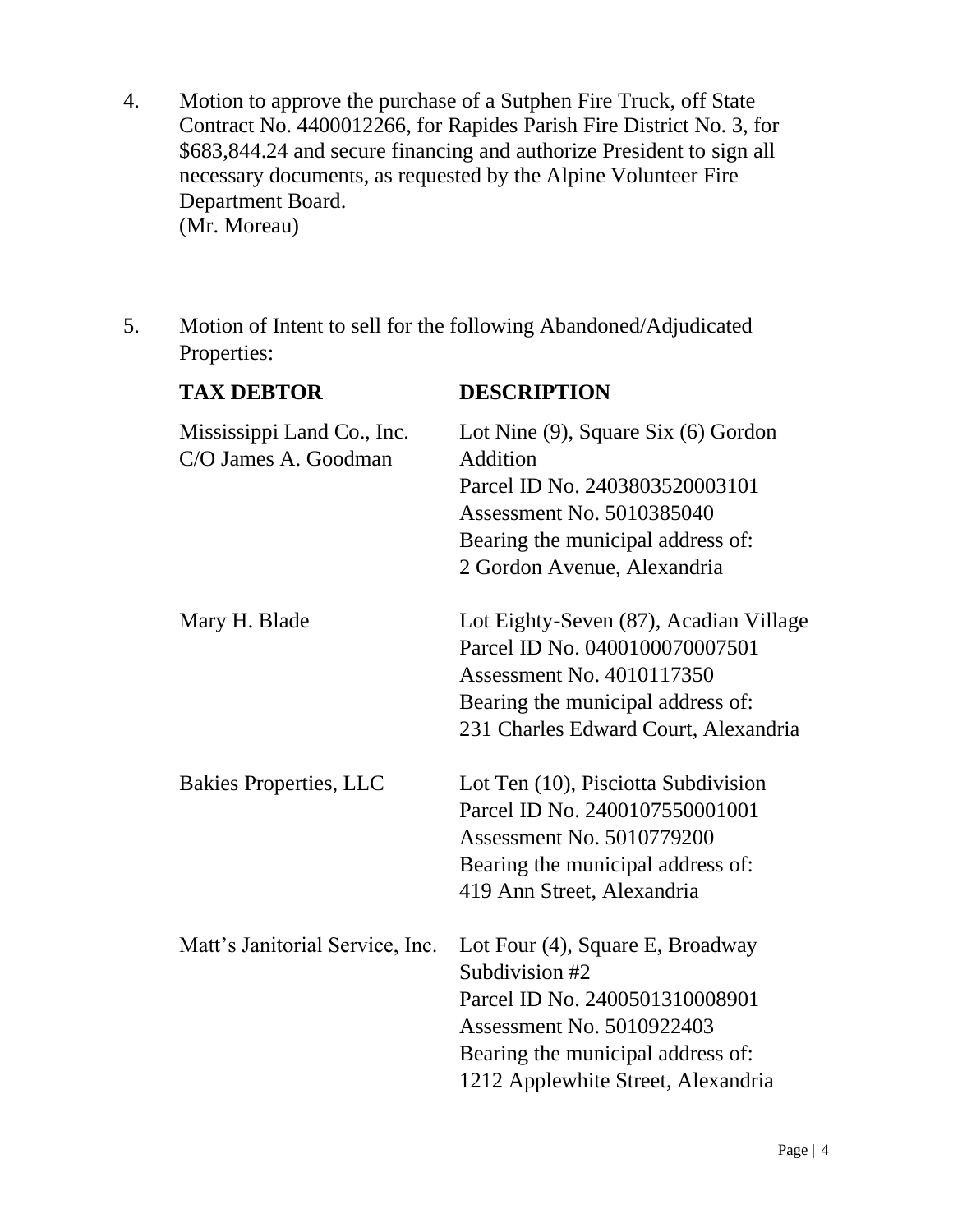| <b>Adrian Davis</b>        | Part of Lot One (1) through Eight (8),<br>Square Twenty-Six (26), SAL Addition<br>Parcel ID No. 2400708630035801<br>Assessment No. 5010245609<br>Bearing the municipal address of:<br>2145 Lee Street, Alexandria                                            |
|----------------------------|--------------------------------------------------------------------------------------------------------------------------------------------------------------------------------------------------------------------------------------------------------------|
| <b>JHR Builders LLC</b>    | Part Lot Seven (7), Square Twenty-Six<br>$(26)$ , SAL Co Addition; fronting 65' on<br>Mason St x $106'$<br>Parcel ID No. 2400708630036401<br>Assessment No. 5010610600<br>Bearing the municipal address of:<br>2156 Mason Street, Alexandria                 |
| <b>Shundas Oden</b>        | Part Lots Seven (7) and Eight (8), Square<br>Twenty-Six (26), SAL Co. Addition<br>fronting $45'$ on Mason Street x 106'<br>Parcel ID No. 2400708630036501<br>Assessment No. 5010407000<br>Bearing the municipal address of:<br>2170 Mason Street, Alexandria |
| Rosa Lee Robinson Foster   | Part Lot Sixteen (16), Block Two (2),<br>Samtown Subdivision; 91.5' x 170'<br>Parcel ID No. 2405608310002601<br>Assessment No. 5010190920<br>Bearing the municipal address of:<br>3601 Church Street, Alexandria                                             |
| Mississippi Land Co., Inc. | Part Lot Sixteen (16), Block Two (2),<br>Samtown Subdivision 75' x 170'<br>Parcel ID No. 2405608310002501<br>Assessment No. 5010384995<br>Bearing the municipal address of:<br>3603 Church Street, Alexandria                                                |
| Georgia V. Davis           | Lot Sixteen $(16)$ , Square Five $(5)$ , Willow<br><b>Glen Plantation Subdivision</b>                                                                                                                                                                        |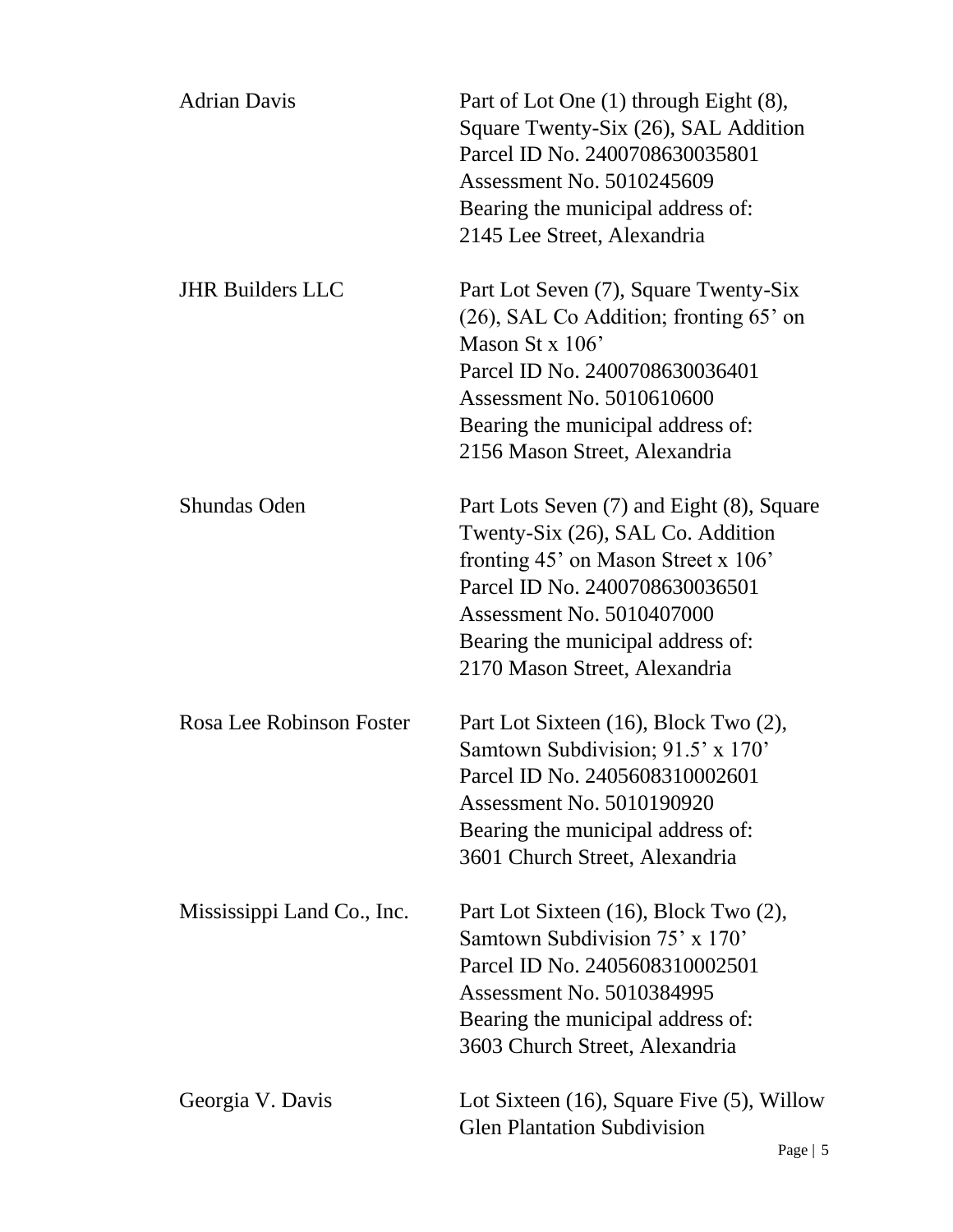|                | Parcel ID No. 2304109855005801               |
|----------------|----------------------------------------------|
|                | Assessment No. 501032000                     |
|                | Bearing the municipal address of:            |
|                | 5026 Morgan Street, Alexandria               |
| Alberta Chaney | Lot Eight $(8)$ , Square Five $(5)$ , Willow |
|                | <b>Glen Plantation Subdivision</b>           |
|                | Parcel ID No. 2304109855005001               |
|                | Assessment No. 5010241500                    |
|                | Bearing the municipal address of:            |
|                | 5109 Burnaman Street, Alexandria             |
| (Mr. Overton)  |                                              |

6. Motion that a 1997 BT-45 (VIN# 3FTHF26FOVMA31147) be donated to the Effie Volunteer Fire Department in "as is" condition, as recommended by the Holiday Village Volunteer Fire Association. (Mr. Bishop)

- 7. Motion to accept the donation of 0.82 acres from Bentley Lumber Company adjacent to the existing Fire Station on Highway 8 for Rapides Parish Fire District No. 14 and authorize the President to sign any necessary documents. (Mr. Wilder)
- 8. Motion to award Bid No. 3028 (Cutback Asphalt Mc-30) Annual Contract to Asphalt Products Unlimited Inc. for the bid price of \$5.54 per gallon, as recommended by the Purchasing Agent and Public Works Director. (Mr. Wilder)
- 9. Motion to award Bid No. 3029 (Liquid Asphalt CRS-2) Annual Contract to Ergon Asphalt & Emulsions for the bid price of \$2.87 per gallon, as recommended by the Purchasing Agent and Public Works Director. (Mr. Wilder)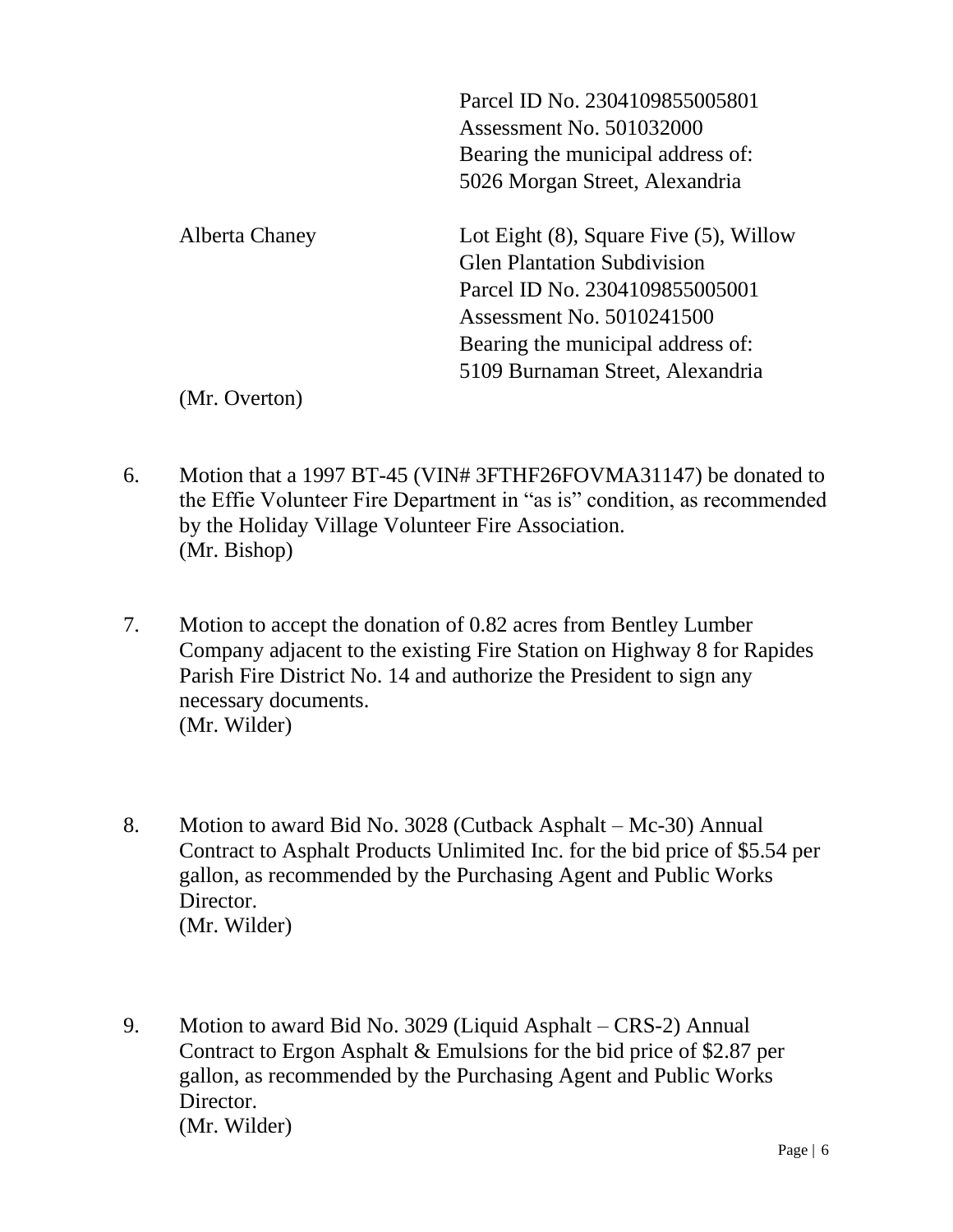- 10. Motion to award Bid No. 3021 (Chiller Purchase and Installation for the Rapides Parish Coliseum) to Sams Air Conditioning Maintenance Service, Inc. for the bid price of \$105,000.00, as recommended by the Purchase Agent and Maintenance Superintendent. (Mr. McGlothlin)
- 11. Motion to delete from the Rapides Parish Registrar of Voters Asset/Inventory Program the equipment listed below as it is no longer suitable for public use:

| <b>Asset Number</b> | <b>Description</b>      | <b>Disposal</b>       |
|---------------------|-------------------------|-----------------------|
| 9913                | Computer-Optiplex GX280 | Scrap-to be auctioned |
| (Mr. Overton)       |                         |                       |

12. Motion to secure financing for Rapides Parish Fire District No. 14 for the purchase of Service Truck purchased off State Contract in March 2022 and authorize the President to sign all necessary documents. (Mr. Overton)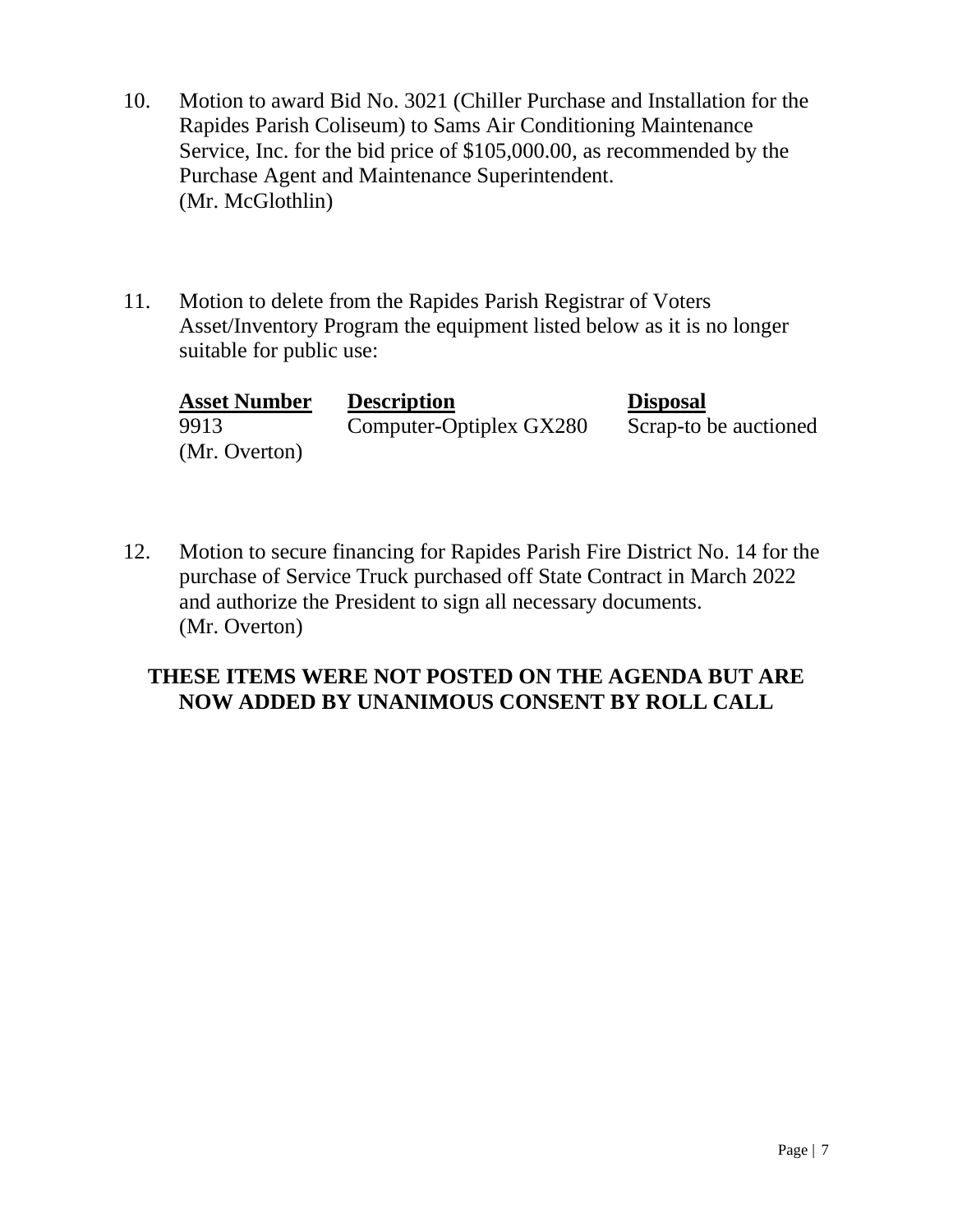## PUBLIC WORKS, WATERSHED & AGRICULTURAL AFFAIRS COMMITTEE JUNE 6, 2022 RUSTY WILDER, CHAIRMAN

- 1. Public comment on any agenda item upon which a vote is to be taken.
- 2. Public Works Director's Report.
- 3. Motion to open an additional Supervisor position in the Public Works Department. (Mr. Bishop)
- 4. Motion to adopt an ordinance to amend and reenact Section 18-4.2(h), so as to set a speed limit of 20 mph on Abby Lane, Ward 4, District H and authorize the Rapides Parish Highway Department to erect speed limit signs. (Mr. Johnson)
- 5. Motion to authorize Pan American Engineers, LLC to solicit roadside herbicide spraying proposals. (Mr. Smith)
- 6. Motion to increase Beaver Bounty amount from \$35.00 to \$45.00 per tail presented. (Mr. Smith)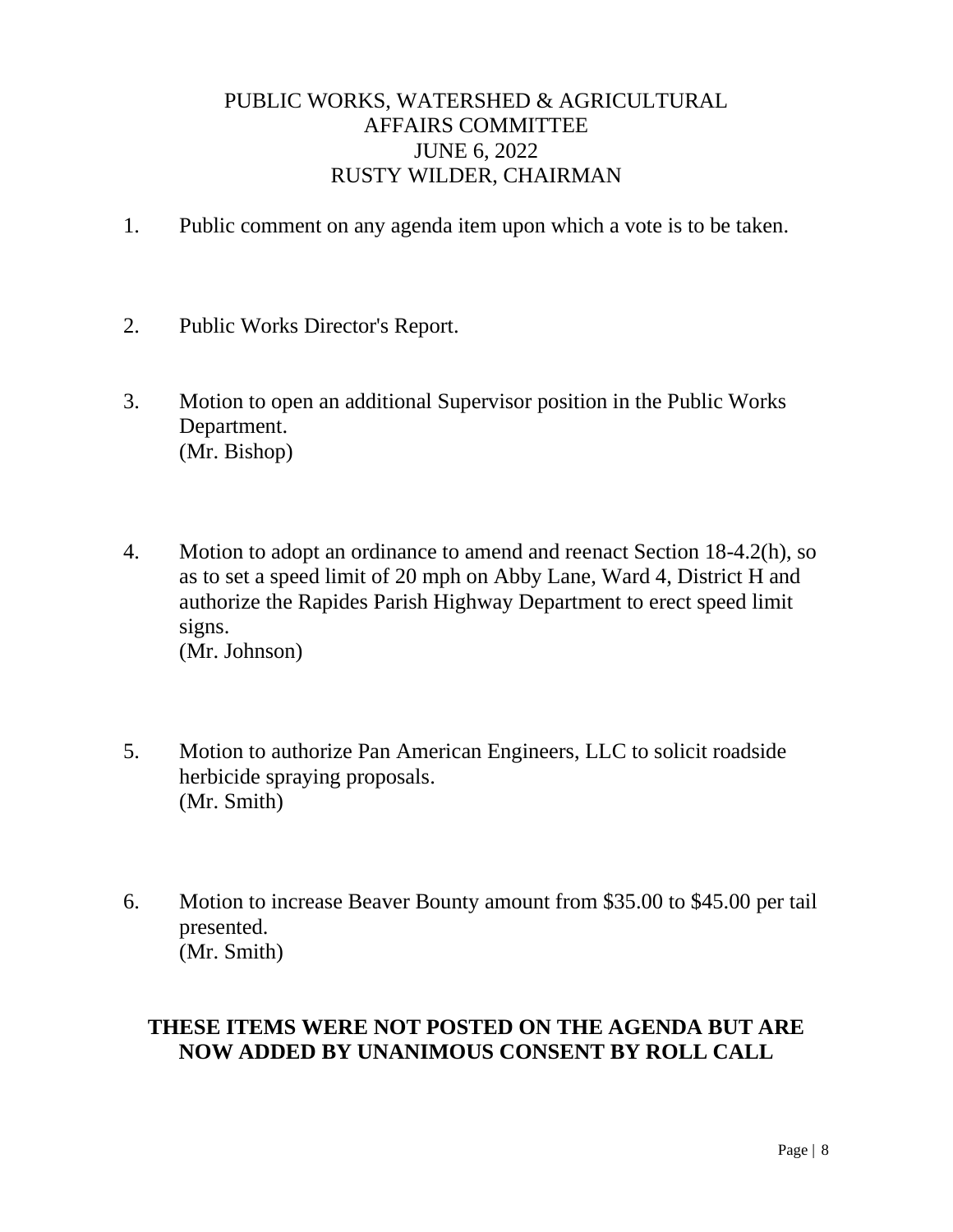## WORKFORCE DEVELOPMENT, & GRANTS COMMITTEE JUNE 6, 2022 JAY SCOTT, CHAIRMAN

- 1. Public comment on any agenda item upon which a vote is to be taken.
- 2. Motion to open and hold a public hearing for the FY 2019 LCDBG Palmer Chapel Road project as advertised. (Grants 5/2)

Recognize Mr. Thomas Magee, Frye Magee.

3. Close public hearing.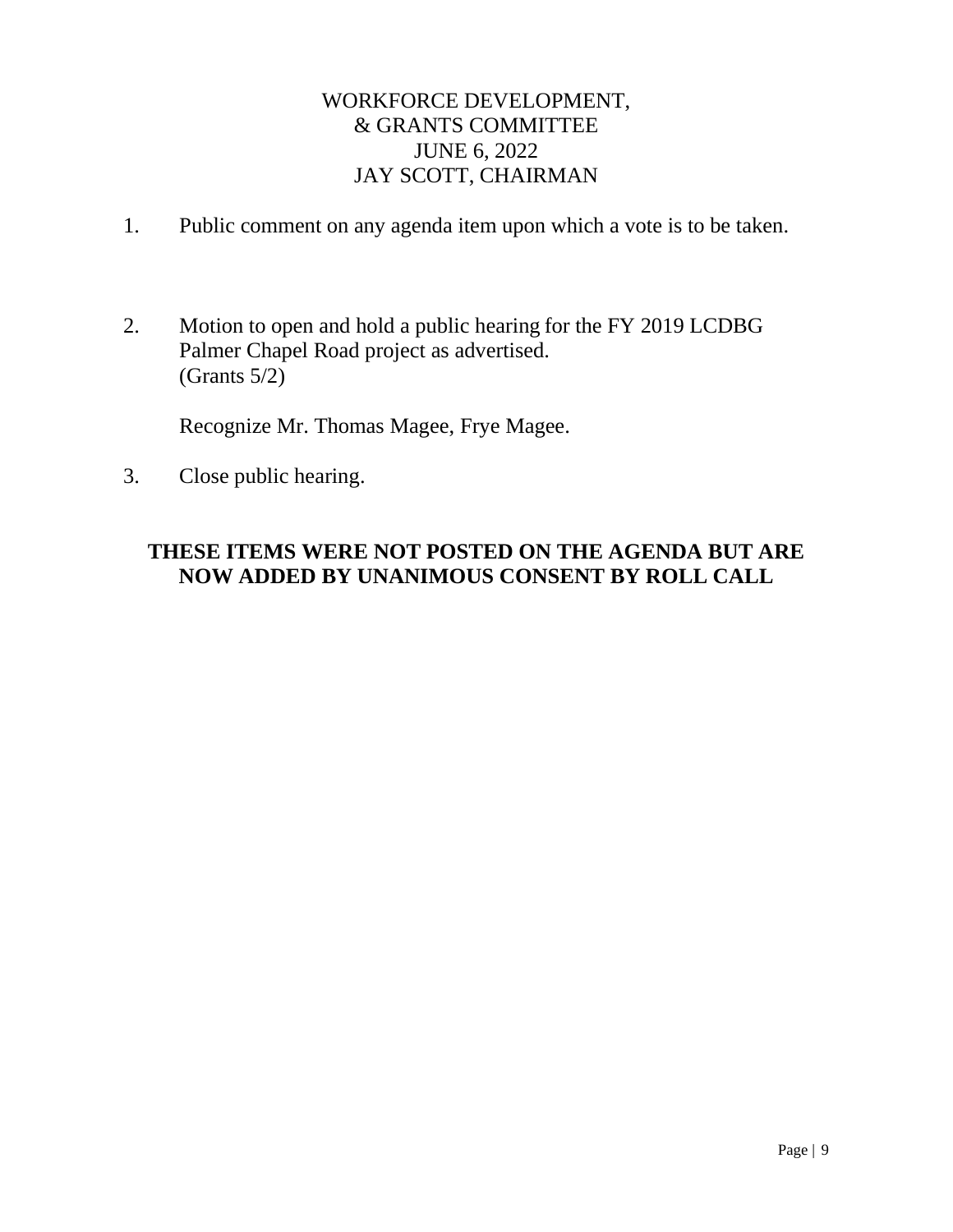## TOURISM AND ECONOMIC PLANNING AND DEVELOPMENT COMMITTEE JUNE 6, 2022 DAVRON "BUBBA" MOREAU, CHAIRMAN

1. Public comment on any agenda item upon which a vote is to be taken.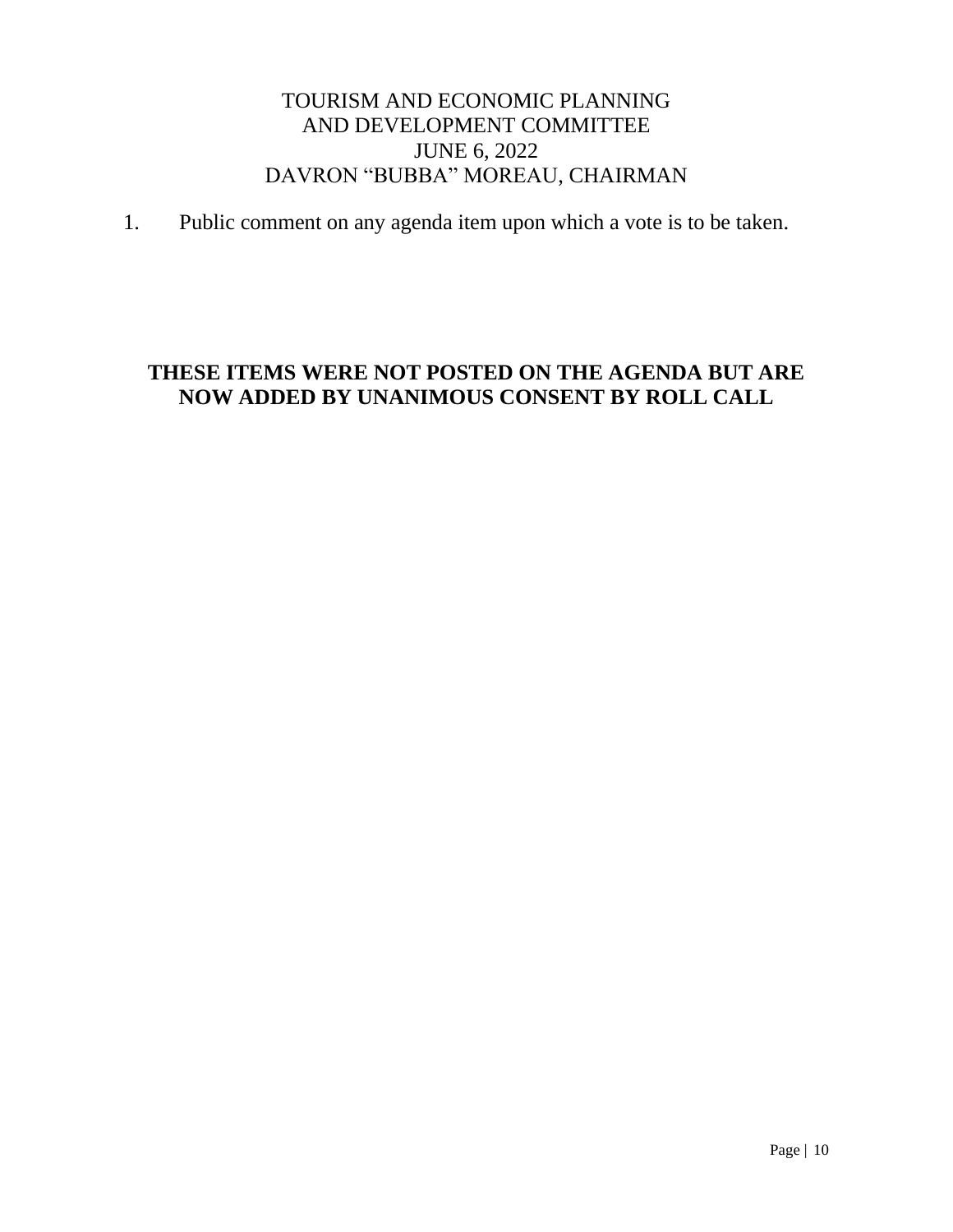#### COURTHOUSE, COLISEUM AND LEGAL COMMITTEE JUNE 6, 2022 SEAN McGLOTHLIN, CHAIRMAN

- 1. Public comment on any agenda item upon which a vote is to be taken.
- 2. Receive an update on the Courthouse. (Mr. McGlothlin)
- 3. Motion to authorize to enter into a Memorandum of Understanding between Rapides Parish Police Jury, Rapides Parish Sheriff, American Red Cross, Rapides Parish Coliseum, St. Martin Parish and St. Mary Parish, for assistance in sheltering the Critical Transportation Needs Evacuees and their pets, for a three (3) year term, May 25, 2022 to May 25, 2025. Use of the facility will be a daily rental rate plus a fee for sanitation, garbage and electrical, to be covered by St. Mary/St. Martin Parish Government and authorize the President to sign same. (Mr. Smith)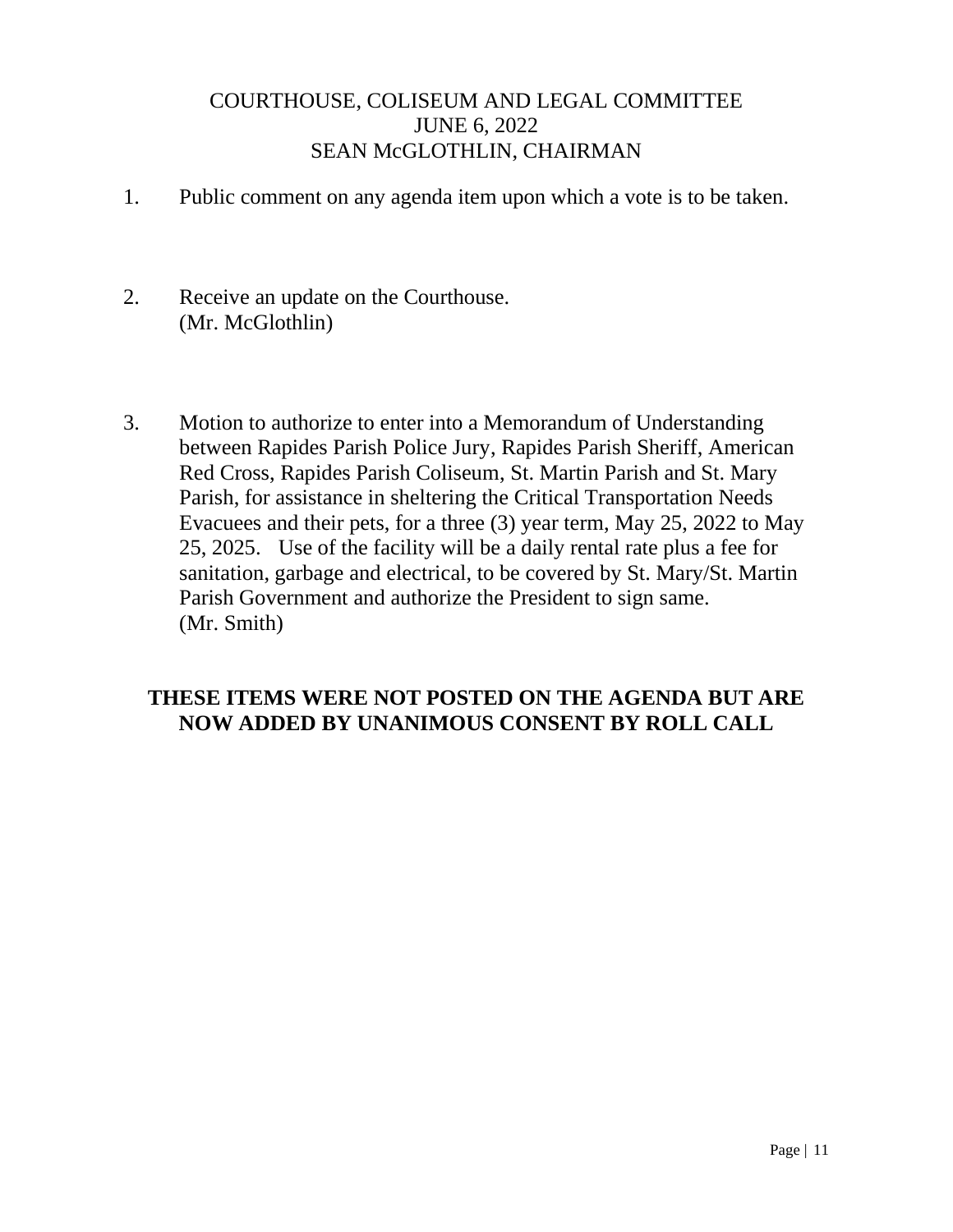#### PAROCHIAL BOARD LIAISON & MUNICIPAL LIAISON COMMITTEE JUNE 6, 2022 THEODORE "TEDDY" FOUNTAINE, CHAIRMAN

- 1. Public comment on any agenda item upon which a vote is to be taken.
- 2. Motion to name "The Town Talk" as the Official Journal for a one (1) year period ending June 30, 2023. (Mr. Overton)
- 3. Motion to designate and name the Secretary as the Records Management Officer Liaison, to act as liaison between the Division of Archives, Records Management and History and the Rapides Parish Police Jury, for the period of July 1, 2022 and ending June 30, 2023. (Mr. Overton)
- 4. Motion to enter into an Intergovernmental Agreement with the Town of Cheneyville for the Rapides Parish Highway Department to assist in removing debris from 602 Havard Street, as requested by the Town of Cheneyville, to be paid out of Road District No. 3A Maintenance Funds, the Town's portion and authorize the President to sign same. (Mr. Johnson)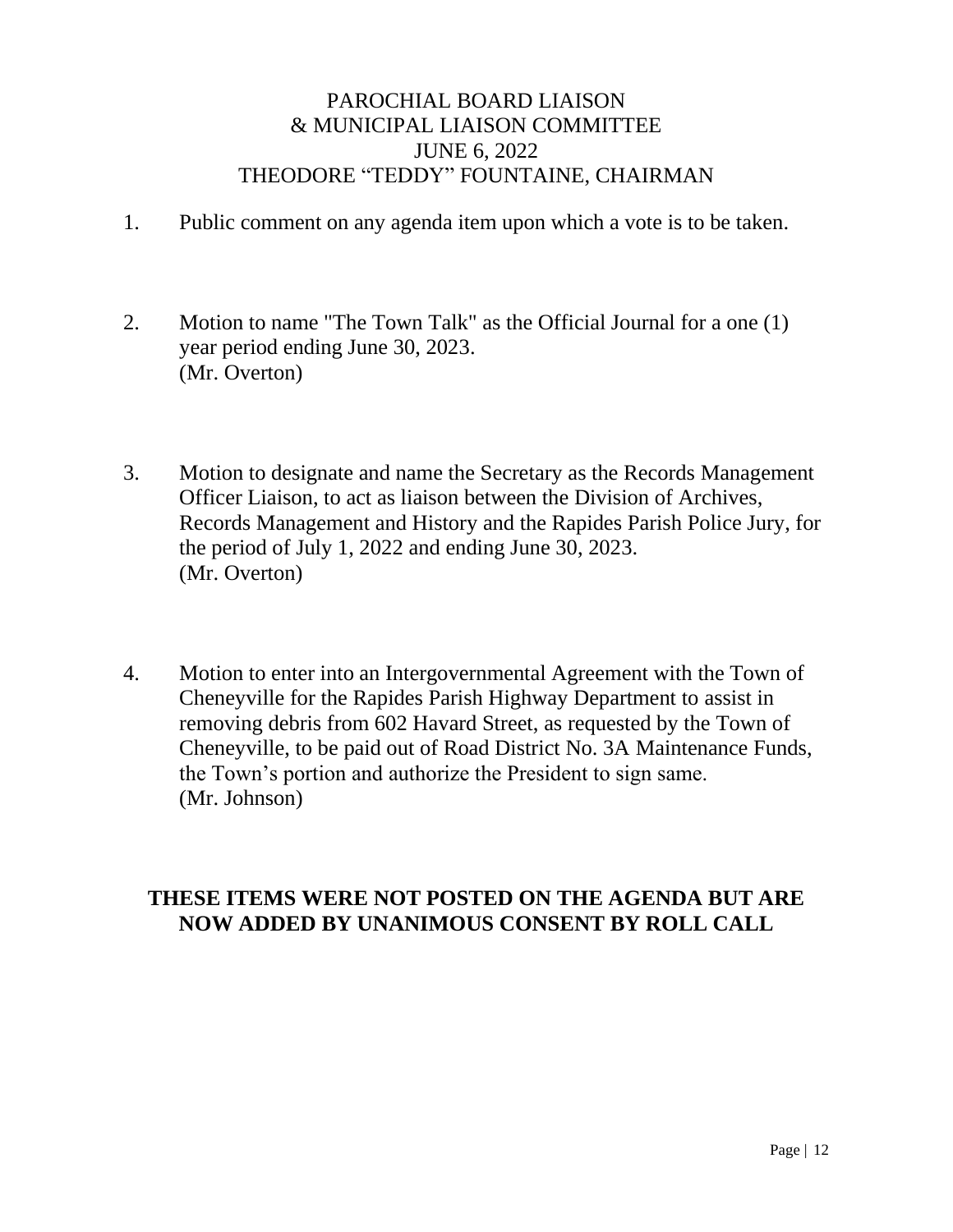#### PERSONNEL, ELECTIONS & HEALTH COMMITTEE JUNE 6, 2022 JOE BISHOP, CHAIRMAN

- 1. Public comment on any agenda item upon which a vote is to be taken.
- 2. Motion to acknowledge the appointment of Ms. Elaine Nugent, nominated by the Town of Ball, to the Tioga Heritage Museum Board, for a three (3) year term. Term will expire May 23, 2025. (Mr. Moreau)
- 3. Motion to appoint Mr. David Tyler to the Buckeye Recreation District to fill the expired term of Mr. Tyson Clanton, for a five (5) year term. Term expired April 9, 2022. (Mr. Smith)
- 4. Acknowledge retirement of Ms. Sonya Wiley Gremillion, Executive Director, Rapides Parish Communication District and a replacement. (Mr. Smith)
- 5. Announce retirement of Ms. Laurel Smith, Secretary. (Mr. Smith)
- 6. Motion to form a Cleco Franchise Committee consisting of Joe Bishop, Ollie Overton, Bubba Moreau and Rusty Wilder. (Mr. Smith)
- 7. Motion to adopt a resolution providing for canvassing the returns and declaring the results of the special elections held in (i) the Parish of Rapides, State of Louisiana, (Library) (ii) Road District No. 9B of the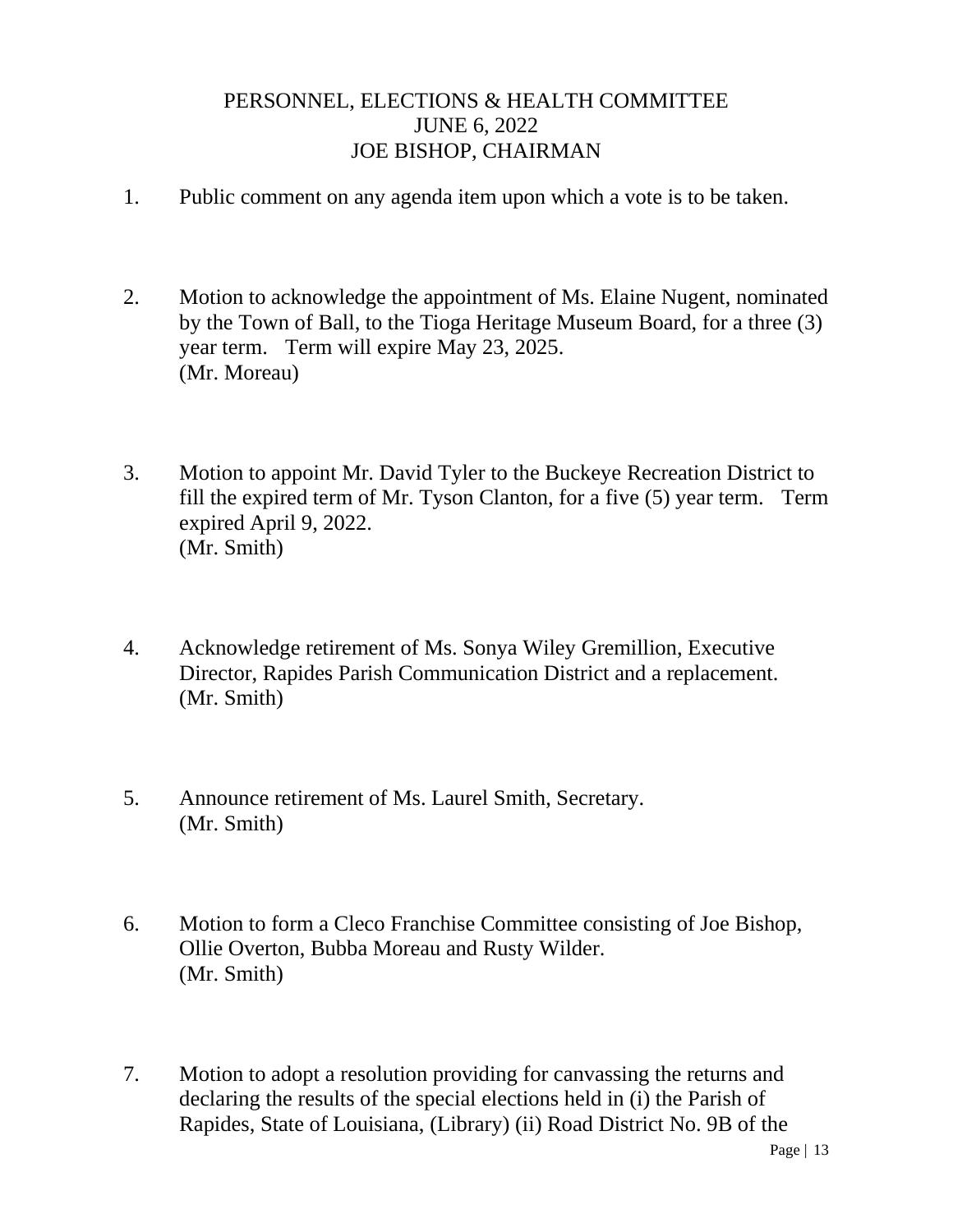Parish of Rapides, State of Louisiana, (iii) Fire Protection District Number 3 of the Parish of Rapides, State of Louisiana, (iv) Fire Protection District Number 5 of the Parish of Rapides, State of Louisiana, (v) Fire Protection District No. 7 of the Parish of Rapides, State of Louisiana, (vi) Fire Protection District No. 11 of the Parish of Rapides, State of Louisiana, (vii) Service Area No. 2 of Fire Protection District No. 11 of the Parish of Rapides, State of Louisiana, (viii) Fire Protection District No. 15 of the Parish of Rapides, State of Louisiana and (ix) Fire Protection District No. 16 of the Parish of Rapides, State of Louisiana, to authorize the renewal or continuation of special taxes therein and (x) Fire Protection District Number 9 of the Parish of Rapides, State of Louisiana, to authorize the issuance of general obligation bonds therein, on Saturday, April 30, 2022. (Mr. Smith)

- 8. Motion to place an item on the June 13, 2022 Jury agenda to adopt the millage for Fire Protection District No. 9 Bond. (Mr. Johnson)
- 9. Motion to reappoint Mr. Charlie Moore to the Ward 9 Recreation District for a five (5) year term. Term expired May 11, 2022. (Mr. Bishop)
- 10. Motion to appoint Mr. Harry Hayes to the Rapides Finance Authority, representing District I, to fill the unexpired term of the late Mr. Amos Wesley. Term will expire September 30, 2022. (Mr. Scott